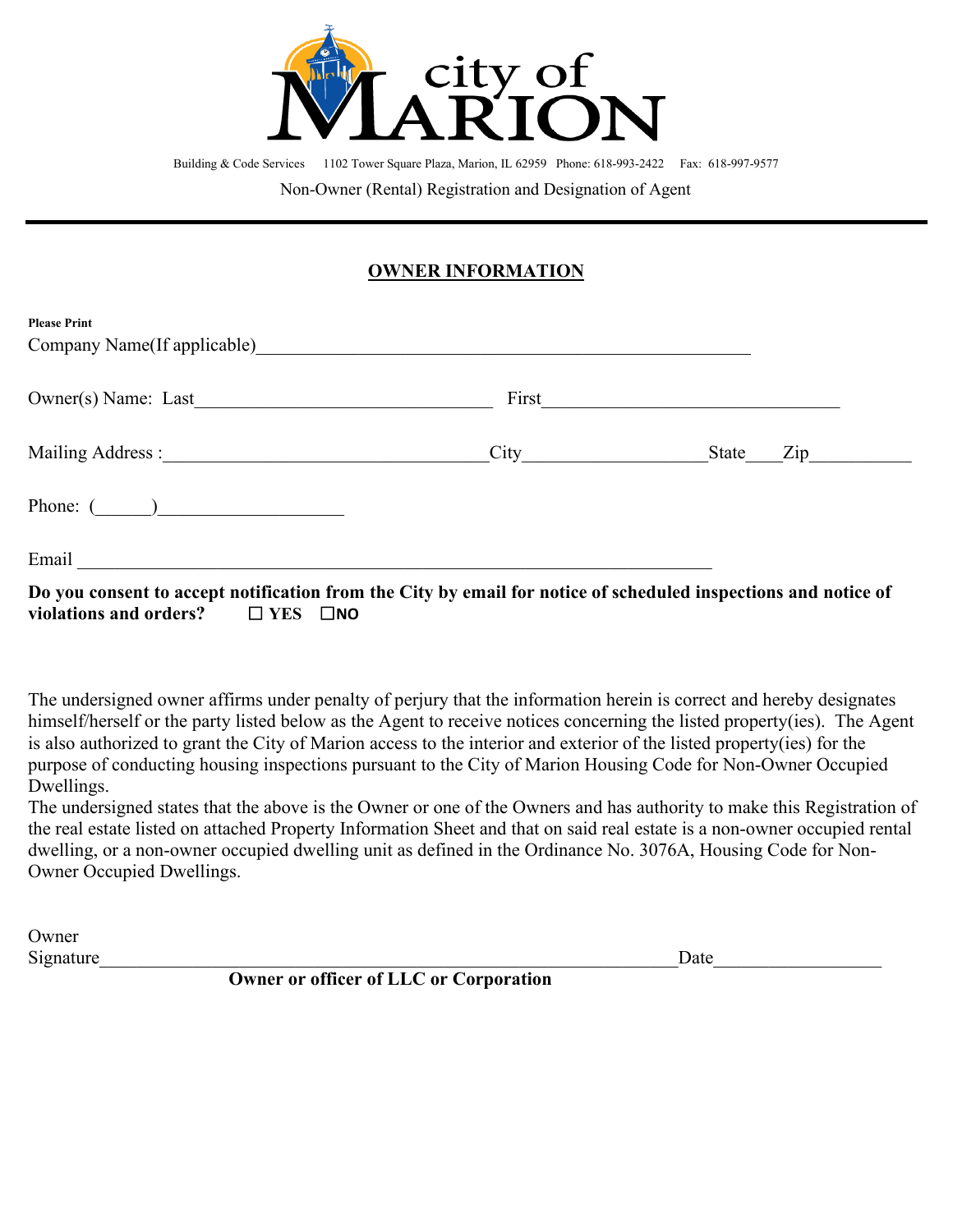

## **AGENT INFORMATION (If applicable)**

**Please Print**

**Note:** Individual property owners who reside in **Williamson County; Saline, Franklin, Jackson, Johnson, Union, and Pope Counties** may designate themselves as Agent. All other owners **must** designate as an Agent a person who resides in one of the above listed counties.

| Company Name(If applicable)<br><u>Company</u> Name(If applicable)                                                                                                                                                             |  |
|-------------------------------------------------------------------------------------------------------------------------------------------------------------------------------------------------------------------------------|--|
|                                                                                                                                                                                                                               |  |
|                                                                                                                                                                                                                               |  |
| Phone: $(\_\_)$                                                                                                                                                                                                               |  |
| Email and the contract of the contract of the contract of the contract of the contract of the contract of the contract of the contract of the contract of the contract of the contract of the contract of the contract of the |  |
| Do you consent to accept notification from the City by email for notice of scheduled inspections and notice of<br>violations and orders? $\Box$ YES $\Box$ NO                                                                 |  |

The undersigned acknowledges under penalty of perjury that he/she is the agent for the above Owner for the herein listed property(ies) and agrees to accept notices from the City concerning the listed property(ies) and to grant the City of Marion access to the interior and exterior of the listed property(ies) upon reasonable notice as stated in the Housing Code for the purpose of conducting housing inspections pursuant to the City of Marion Housing Code for Non-Owner Occupied Dwellings.